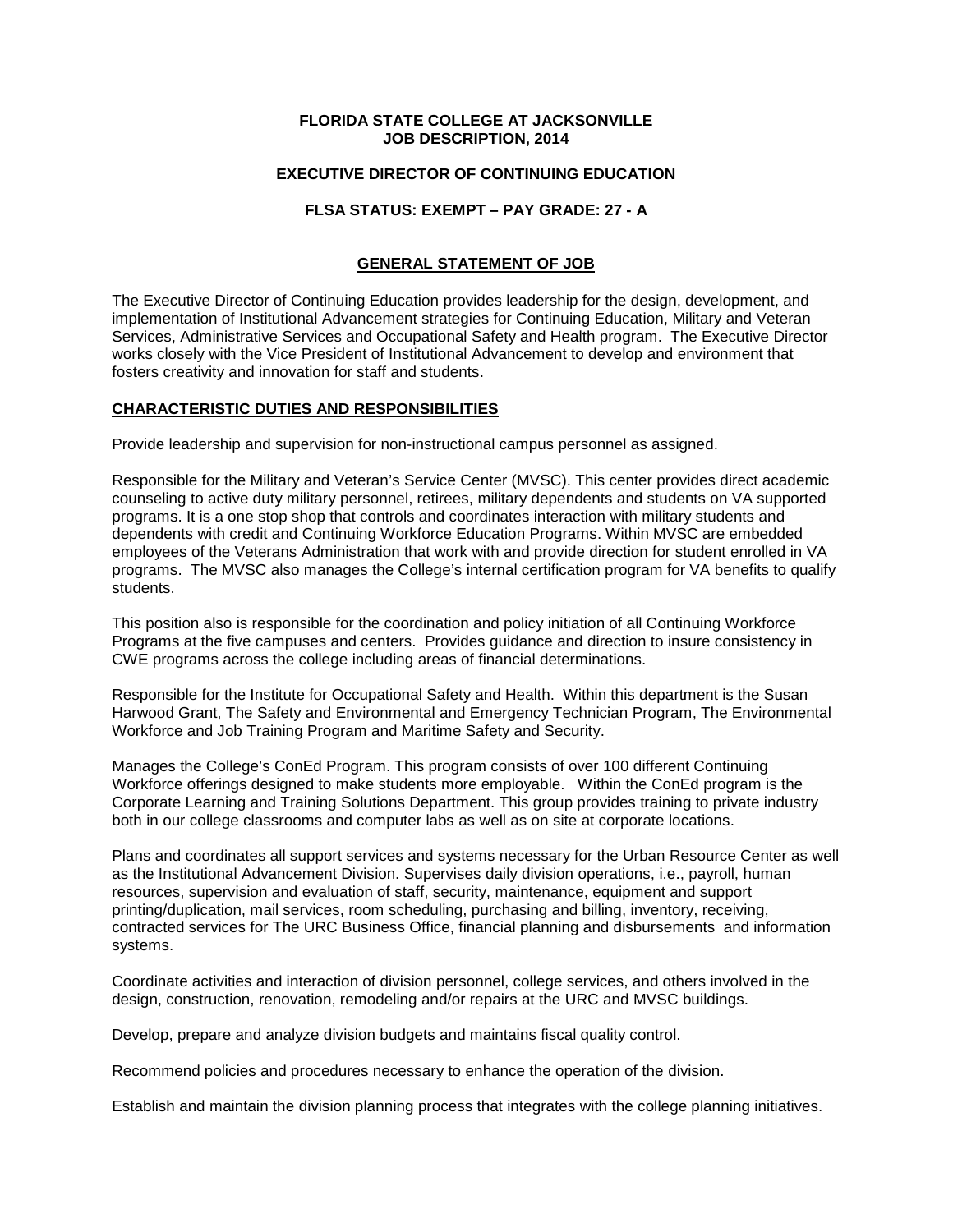## **EXECUTIVE DIRECTOR CONTINUING EDUCATION Page - 2**

Plan and manage division facilities and facilities projects in cooperation with the associate vice president of facilities.

Negotiate and manage rental contracts and lease agreements as required for the ongoing operation of the division as delegated by the College's contracting officer.

Develop community support by participation in various civic and community organizations.

Represent the division at appropriate functions, meetings, and committees as directed.

Perform related duties as required.

### **SUPERVISION RECEIVED**

Supervision is received from the Vice President of Institutional Advancement.

#### **SUPERVISION EXERCISED**

Supervision is exercised over assigned staff

### **MINIMUM QUALIFICATIONS**

Bachelor's degree from an accredited institution supplemented by a minimum of five (5) years of related experience.

### **PREFERRED QUALIFICATIONS**

Bachelor's degree in business administration, education, or related field supplemented by five (5) years of progressively responsible experience in coordination with provision of support services primarily in a supervisory capacity

### **MINIMUM QUALIFICATIONS OR STANDARDS REQUIRED TO PERFORM ESSENTIAL JOB FUNCTIONS**

**Physical Requirements**: Must be physically able to operate a variety of machines and equipment including computer, office equipment, telephone, etc.. Physical demands are essentially those of sedentary work. Tasks may require extended periods of time at a keyboard or workstation.

**Data Conception**: Requires the ability to compare and/or judge the readily observable, functional, structural or compositional characteristics (whether similar to or divergent from obvious standards) of documentation, files, accounts, and equipment.

**Interpersonal Communication**: Requires the ability to speak and/or signal people to convey or exchange information. Includes issuing and receiving assignments, instructions, and/or directions.

**Language Ability**: Requires ability to read standard English, as well as basic technical data, policy and procedure manuals, codes, etc.. Requires the ability to prepare forms and reports using prescribed formats. Requires the ability to communicate with a broad array of individuals from various professional backgrounds.

**Intelligence**: Requires the ability to apply principles of logical thinking to define problems, collect data, establish facts and draw valid conclusions; to interpret a variety of instructions or inquiries furnished in written and/or oral form; to acquire knowledge of topics related to occupation.